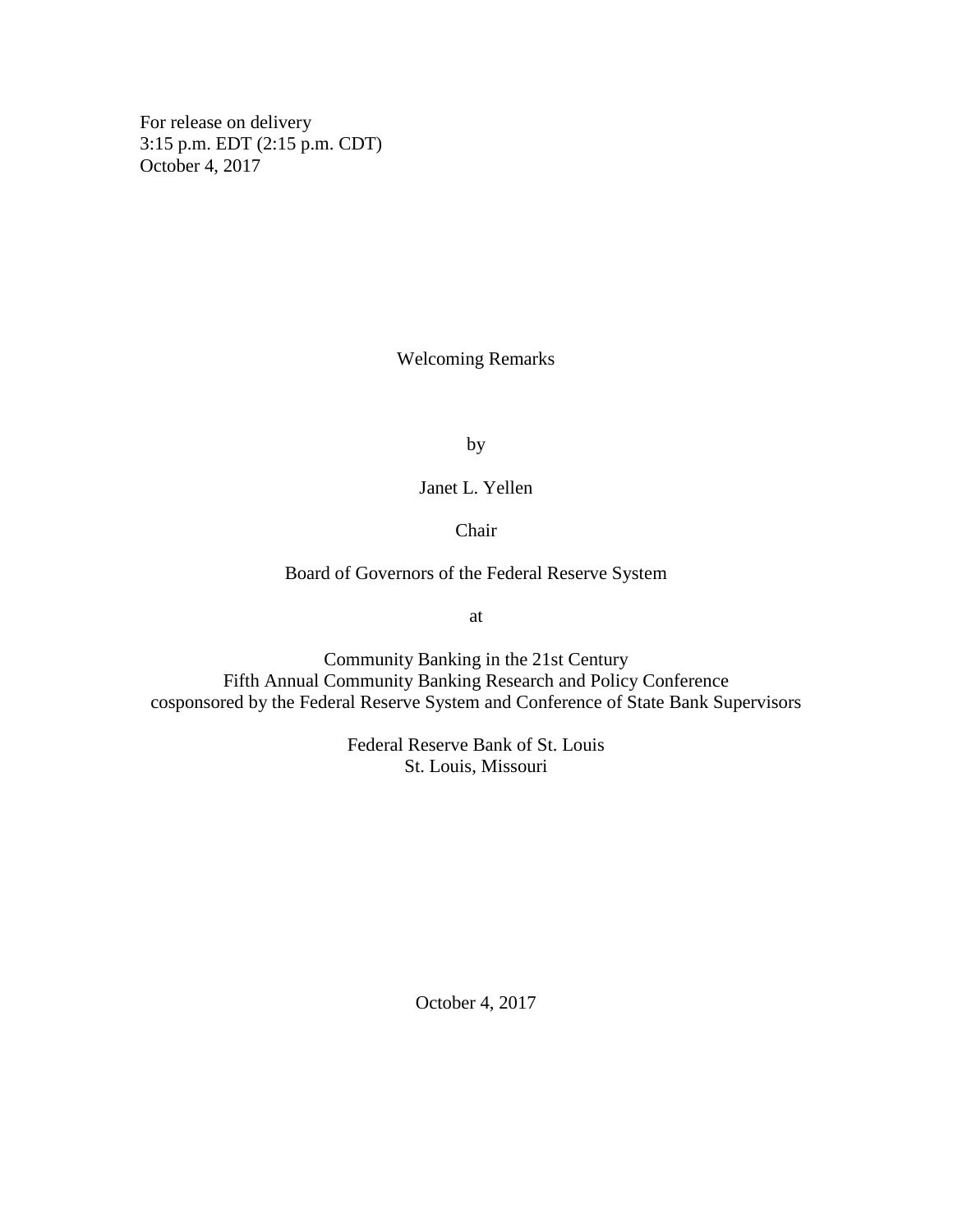I am very glad to welcome everyone here to this conference sponsored by the Federal Reserve System and the Conference of State Bank Supervisors. Since the first of these gatherings five years ago, this research and policy conference has established itself as an important event where industry leaders, academics, and supervisors discuss the latest research and exchange ideas about promoting a healthy and growing community banking industry.

All of us share an interest in seeing that community banks continue their vital role in their customers' lives and in a strong and stable U.S. financial system. The Fed has been working hard to ensure that its regulation and supervision of banks are tailored appropriately to the size, complexity, and role different institutions play in the financial system. For community banks, which by and large avoided the risky business practices that contributed to the financial crisis, we have been focused on making sure that muchneeded improvements to regulation and supervision since the crisis are appropriate and not unduly burdensome.

One way we are doing this is through the regulatory review required by the Economic Growth and Regulatory Paperwork Reduction Act, known as EGRPRA. The first step we took, pursuant to EGRPRA, was to listen to industry and others with a stake in how community banks are supervised, which was accomplished through soliciting written comments and by holding six outreach meetings in 2014 and 2015. Our EGRPRA report, issued in March, was focused on community banks, and it noted steps that had already taken place, for example, to simplify Call Report requirements and expand the number of firms eligible for less frequent examinations. Since that report, the Board of Governors, along with the Federal Deposit Insurance Corporation and the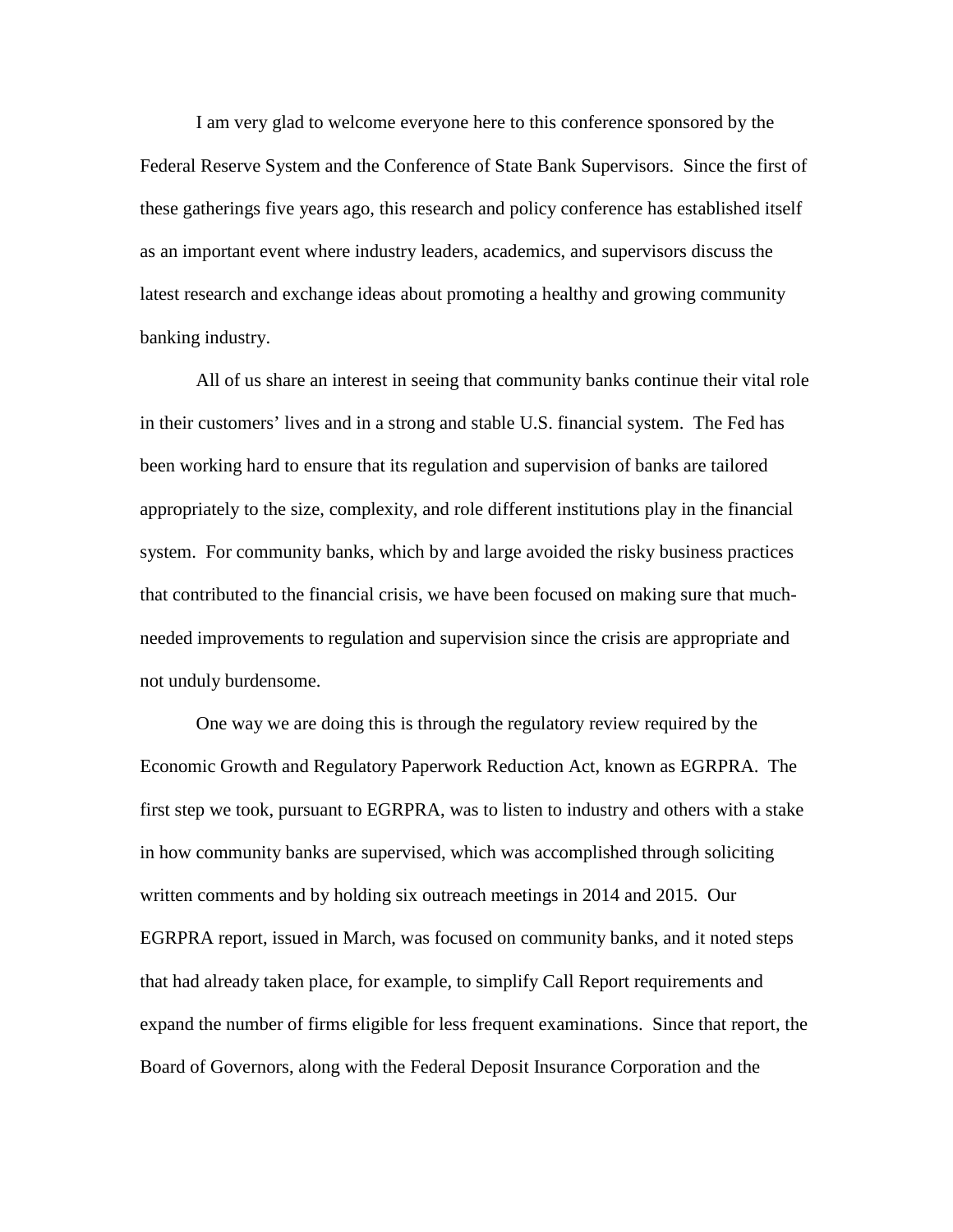Office of the Comptroller of the Currency, has proposed a rule expanding the number of commercial real estate transactions that will no longer require an appraisal, allowing for a less detailed evaluation. And just last week, the Fed, along with other regulators, took a significant step to reduce the regulatory burden on community banks and other smaller and less complex institutions by proposing to simplify several requirements in the regulatory capital rule.

We have done this because we have an abiding commitment to consider how our decisions affect institutions and the customers they serve. We are well aware that community banks serve communities, businesses, and households that are often underserved by larger institutions and offer more extensive and more personalized services than are often otherwise available. We know that community bankers are part of the communities they serve, and they are often better able to understand the needs and the aspirations of their customers.

We hope that the research presented at this conference stimulates discussion about the leading policy issues facing the industry and supervisors. As in the past, I see that this year's agenda includes presentations related to several important issues, including the effect of supervision on risk-tasking and the effects of greater competition on community banks. I am cheered to see that finance students at the University of Akron remain interested enough in community banking to participate in a case-study competition related to community banking, and I am pleased that the conference will hear a presentation of the winning case study.

 $-2-$